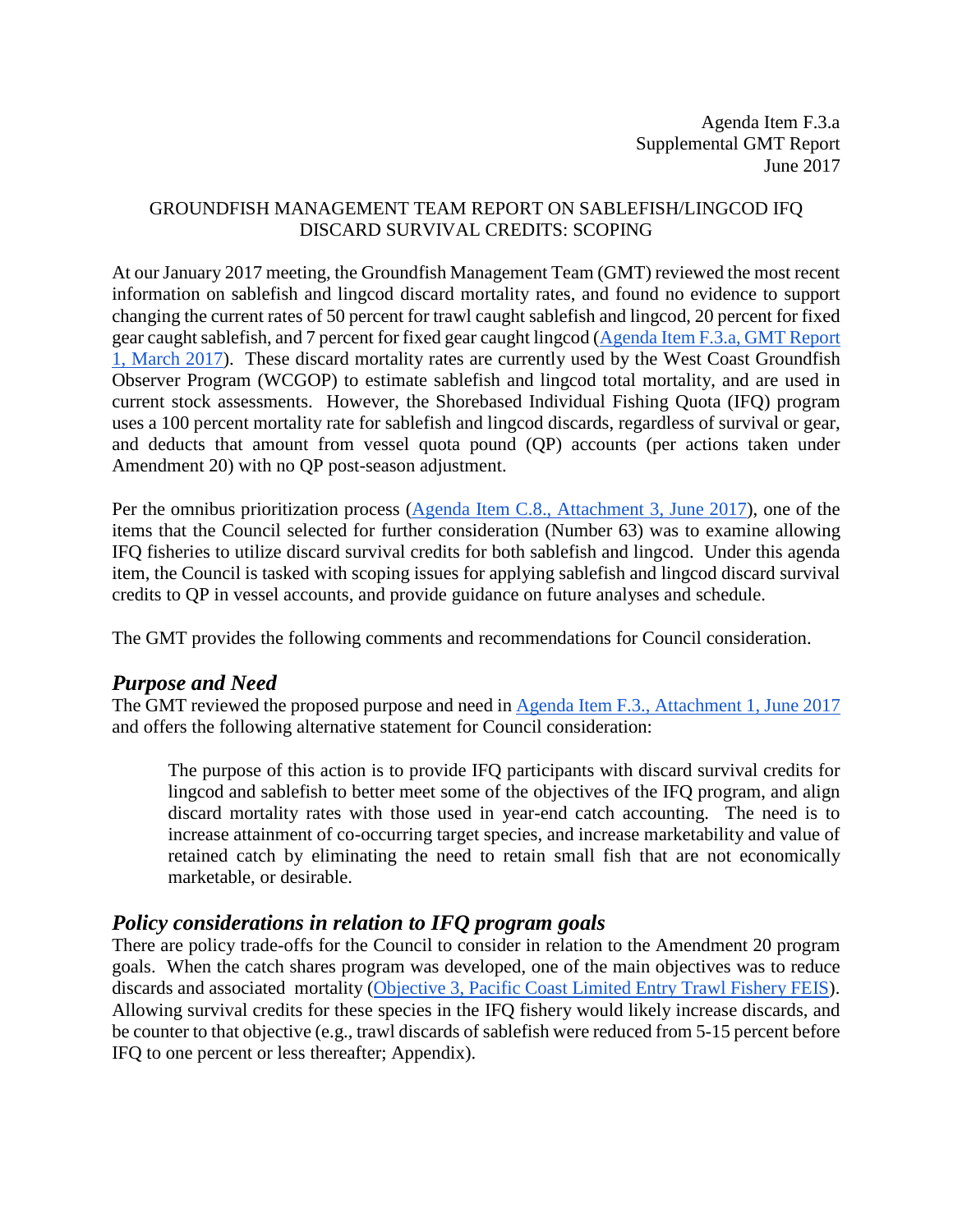On the other hand, allowing use of discard mortality rates less than 100 percent could help better achieve some of the other IFQ program objectives such as increased attainments of IFQ stocks (e.g., survival credits of sablefish could increase access to Dover sole and thornyheads) as well as increasing the value of IFQ stocks (i.e., due to higher landings and/or highgrading to obtain higher value fish; [Objectives 2, 5, 6, Pacific Coast Limited Entry Trawl Fishery FEIS\)](http://www.pcouncil.org/wp-content/uploads/1_Pacific-Coast-Grounddfish-Limited-Entry-Trawl-Fishery-FEIS.pdf).

### *Risks to Annual Catch Limits*

The GMT does not believe that allowing IFQ accounts holders to use lower discard mortality rates would result in significantly greater risk to the annual catch limit (ACL) for either species because account holders would still be held to individual vessel limits. However, there would be some increase in risk compared to the current system that applies the discard rates at the end of the season, resulting in only a fraction of the discards being counted against the ACL.

#### *Conservation concerns*

While the GMT believes the discard mortality rates used by the WCGOP and proposed for use in management are the best available science, there are inherent uncertainties with any discard mortality rate. If true discard mortality rates are higher than those currently used and recommended by the GMT, then the actual annual mortality could be higher than the sustainability reference points (e.g., ACL, ABC, OFL) used to manage the stocks. The magnitude and consequences of misestimating mortality rates are difficult to project (e.g., underestimates of fishing mortality could influence natural mortality in assessments), and would likely be better described by the Scientific and Statistical Committee (SSC).

Further, there may be increased discarding of smaller fish (Tables 1 and 2), which could increase the total number of fish removed for a set poundage. For example, ten pounds of sablefish could be removed as one trawl harvested fish or as four smaller fish at five lbs each (assuming two fish die, or 50 percent mortality). Additionally, there has been a decrease in the size of sablefish and lingcod discarded since the IFQ program as shown in *[Figure 1](#page-2-0)* and *[Figure 2](#page-2-1)*. Prior to the IFQ program, both species were managed by trip limits which would force vessels to discard when a limit was reached, no matter the size of the fish; therefore, there were incentives to highgrade. With the IFQ program, vessels are debited for every fish and therefore chose to land and sell smaller fish, even at a lower price. If discard mortality rates are implemented, vessels may choose to highgrade to land higher value fish. This could increase the exploitation rate, as well as reduce spawning potential, since more fish would be removed prior to maturity. Again, the SSC would likely be better able to comment on the impact of this to the stocks.

In conclusion, there is potential for negative biological impacts which would benefit from additional analysis and review by the SSC. At current discard levels (i.e., 10-20 mt per year), the consequences of getting it completely wrong (e.g., 100 percent truly die but debited 50 percent) may not be high given that the vast majority of removals are from retention rather than discards.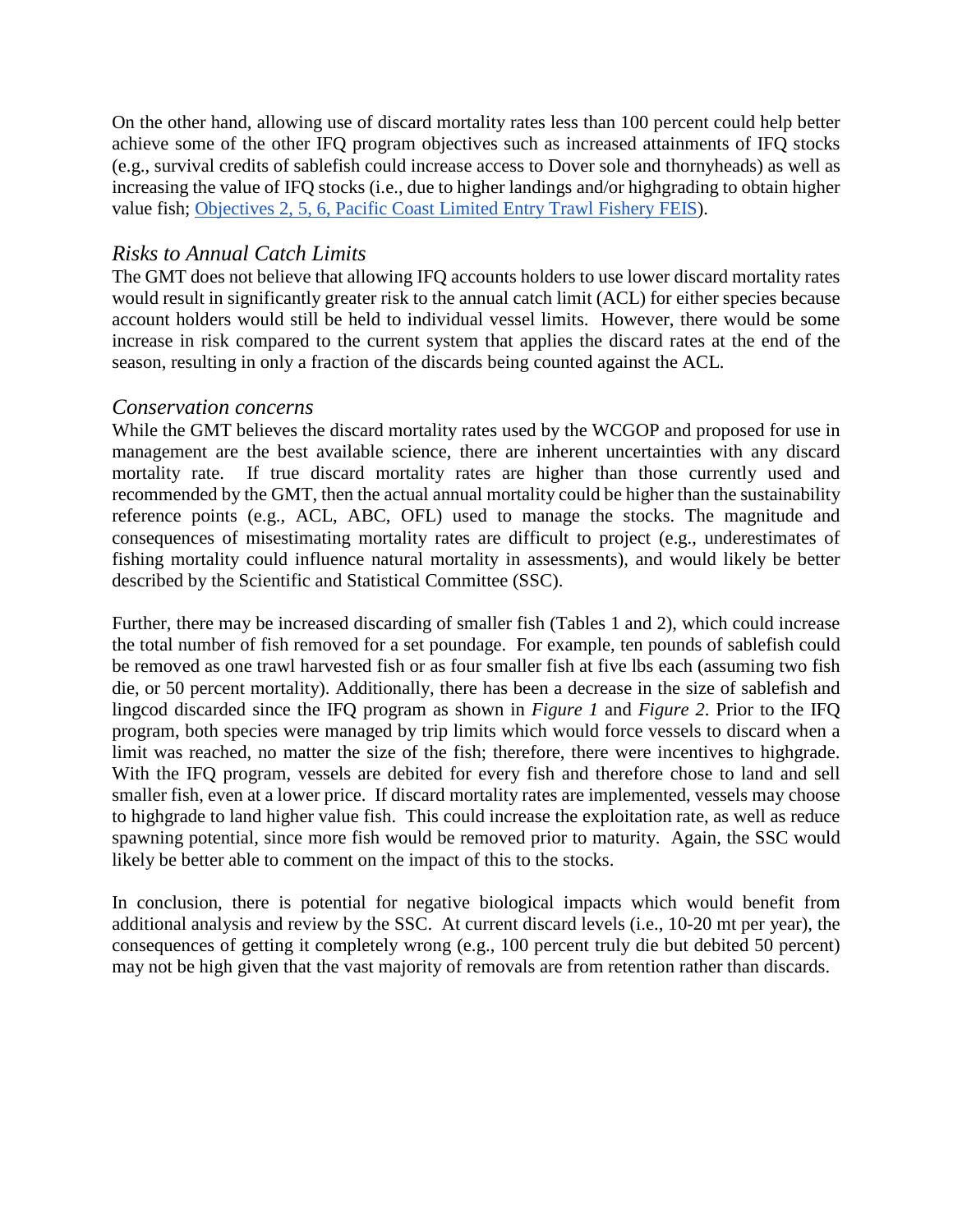

<span id="page-2-0"></span>Figure 1: Lengths of sablefish discards before and during the IFQ program. Note the shift to smaller fish after IFQ.



<span id="page-2-1"></span>Figure 2: Lengths of lingcod discards before and after the IFQ program. Note the shift to smaller fish. Discards of large lingcod of marketable size before IFQ presumably due to situations where trip limits had been reached and thus catches had to be discarded.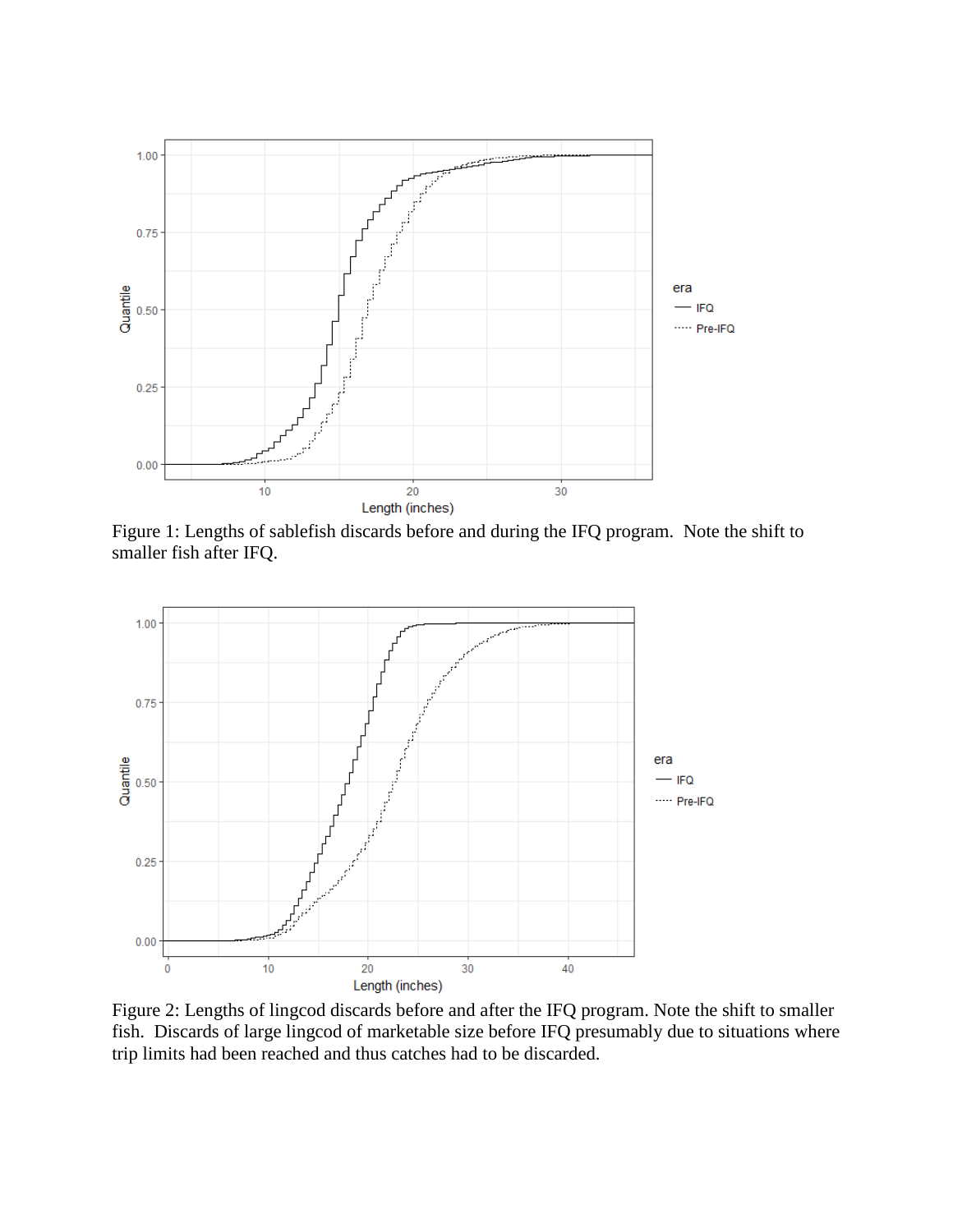## *Preliminary Analysis of Benefits*

The GMT did a preliminary analysis on the potential benefits of implementing discard mortality rates for sablefish and lingcod in the IFQ sector. Greater potential benefits would be expected for sablefish than lingcod, with sablefish a much higher attainment stock.

To analyze potential benefits to the trawl sector for sablefish survival credits, the GMT utilized the analysis conducted by Dr. Lisa Pfeiffer in the catch share review in which potential increases in Dover sole and thornyheads catch that could be obtained with addition trawl sablefish [\(Agenda](http://www.pcouncil.org/wp-content/uploads/2017/05/F2a_CatchShareAnalystsReport_FullReport_ElectricOnly_Jun2017BB.pdf)  [Item F.2.a, Catch Shares Analysis, June 2017\)](http://www.pcouncil.org/wp-content/uploads/2017/05/F2a_CatchShareAnalystsReport_FullReport_ElectricOnly_Jun2017BB.pdf) were evaluated. *[Table 1](#page-3-0)* below shows the potential additional catch of Dover sole, longspine thornyhead, and shortspine thornyheads based on (1) pre-IFQ and IFQ bycatch rates and (2) average and maximum discard of sablefish from the IFQ era assuming the 50 percent discard mortality rate for trawl caught sablefish. As shown, the largest potential increase would be to catch of Dover sole, following by smaller increases of thornyheads.

| Sablefish       | <b>Bycatch</b> | Dover  | Longspine  |            |
|-----------------|----------------|--------|------------|------------|
| <b>Discards</b> | ratio          | Sole   | Thornyhead | Thornyhead |
| Average         | Pre-IFO        | 75.79  | 9.53       | 7.98       |
| Max             |                | 139.54 | 17.54      | 14.69      |
| Average         | <b>IFO</b>     | 109.69 | 13.96      | 11.08      |
| Max             |                | 201.96 | 25.70      | 20.40      |

<span id="page-3-0"></span>Table 1: Potential increase in landings of Dover sole, longspine thornyhead, and shortspine thornyhead based on bycatch ratios to sablefish.

For sablefish caught with fixed gear IFQ, the potential increased value associated with using survival credits to highgrade could be roughly \$150,000 in ex-vessel revenue per year. This was computed by taking 80 percent (since proposed of recent IFQ fixed gear discards is 20 percent) of recent higher end discards (used 20 mt) and applying the \$4 price per pound of large grade fixed gear caught sablefish. The value could be higher if the fleet higrade the smaller fish that they currently retain, worth less than \$3 per pound, to higher value larger grades. There is incentive for this, since the cost of discarding small fish (i.e.,  $$0.50$  per pound = 20% loss of these ~\$2.50 per pound fish to discard mortality) would be three times less than the potential gain (\$1.50 in additional price per pound by converting the small fish to larger \$4 per pound fish).

For lingcod, the GMT believes that there may be limited benefits to survival credits for lingcod under the current minimum size restriction (22 inches in WA/OR, 24 inches in CA). As shown in *[Figure 2](#page-2-1)* above, almost all the lingcod that were discarded since 2011 were under 23 inches. It is the GMT's understanding that industry wants to discard these smaller fish since they have limited or no market value to processors. The GMT therefore thinks that the trawl lingcod minimum size limit may be unnecessary since markets impose a de facto size limit comparable to what is in regulation. The GMT notes that removing the size limit would be an available action under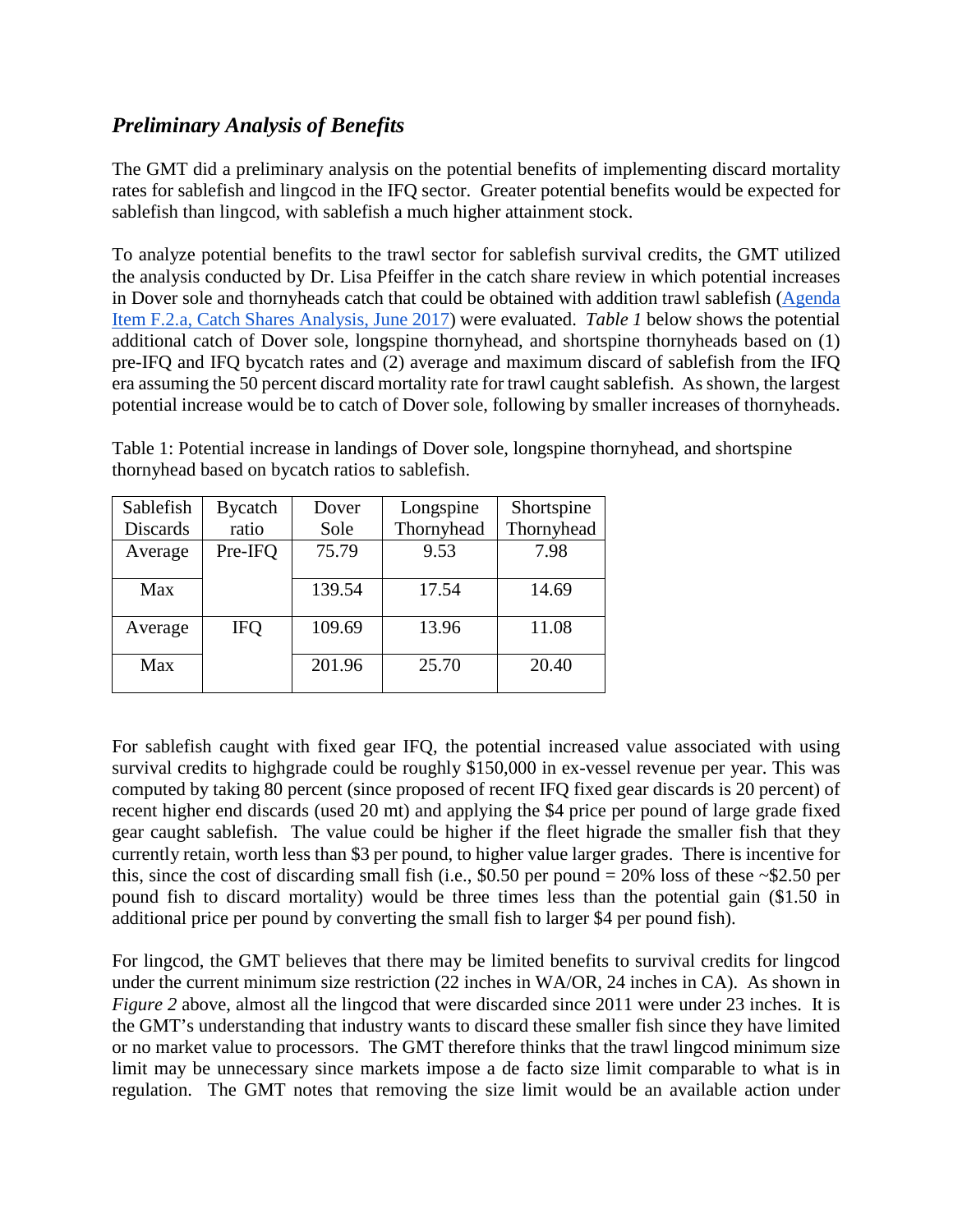inseason as a routine management measures since it has been previously analyzed. In addition, as shown in Table 3-16 in [Agenda Item F.2.a, Catch Shares Analysis,](http://www.pcouncil.org/wp-content/uploads/2017/05/F2a_CatchShareAnalystsReport_FullReport_ElectricOnly_Jun2017BB.pdf) June 2017, only six vessel accounts since 2011 have used more than 90 percent of their annual limit. Therefore, even if vessels were able to apply the lower discard mortality rates, there may be few participants that benefit from it, especially if yelloweye rockfish constraints remain in effect.

### *Timeline for implementation and required analysis*

As currently slated on the draft Year at a Glance [\(Agenda Item C.8. Attachment 1, June 2017\)](http://www.pcouncil.org/wp-content/uploads/2017/05/C8_Att1_YAG_JUNE2017BB.pdf), the Council is scheduled to select a Range of Alternatives (ROA) and a Preliminary Preferred Alternative (PPA) in September 2017 and a Final Preferred Alternative (FPA) in November 2017. If the FPA is selected in November, then the idea was that survival credits could then be used for the start of 2018. However, the GMT discussed potential complications with this initial proposed timeline.

- 1. Application of Credits: Even if the Council were to select an FPA in November, the GMT believes that it may be impossible to get the analysis, rulemaking, and Vessel Account System upgrades completed for an implementation date of January 1, 2018. he GMT believes that there may be potential issues with QP accounting in vessel accounts mid-year should implementation be delayed.
- 2. Disposition of Discards: While the current scope includes either 100 percent discard mortality, or the GMT reviewed discard mortality rates described above, the GMT notes that there is no discussion on the disposition of the discards and whether the gear specific discard mortality rates would be applied. For example, if a sablefish or lingcod was dead and discarded, would the vessel still receive the survival credit, or would morality be debited at 100 percent? The Council could consider a similar process to that used for Pacific halibut discards, in which the disposition observed informs the discard mortality rate used; however, there are ongoing discussions on the application and complexity of this approach using electronic monitoring that would need to be considered.
- 3. Projections of Attainment: The 2017-2018 harvest specifications did not take into account the use of discard mortality rates for sablefish and lingcod. Therefore, if the discard mortality rates were approved for use in 2018, the projections and subsequent rulemaking may not fully detail the impacts on these two stocks, or co-occurring stocks. With survival credits, vessels may be able to keep fishing longer and increase attainment of certain stocks.

**Therefore, the GMT recommends the Council consider the preliminary analysis presented above and if the Council moves forward with prioritizing this agenda item, analysis of impacts and implementation be included in the 2019-2020 harvest specifications analysis.**